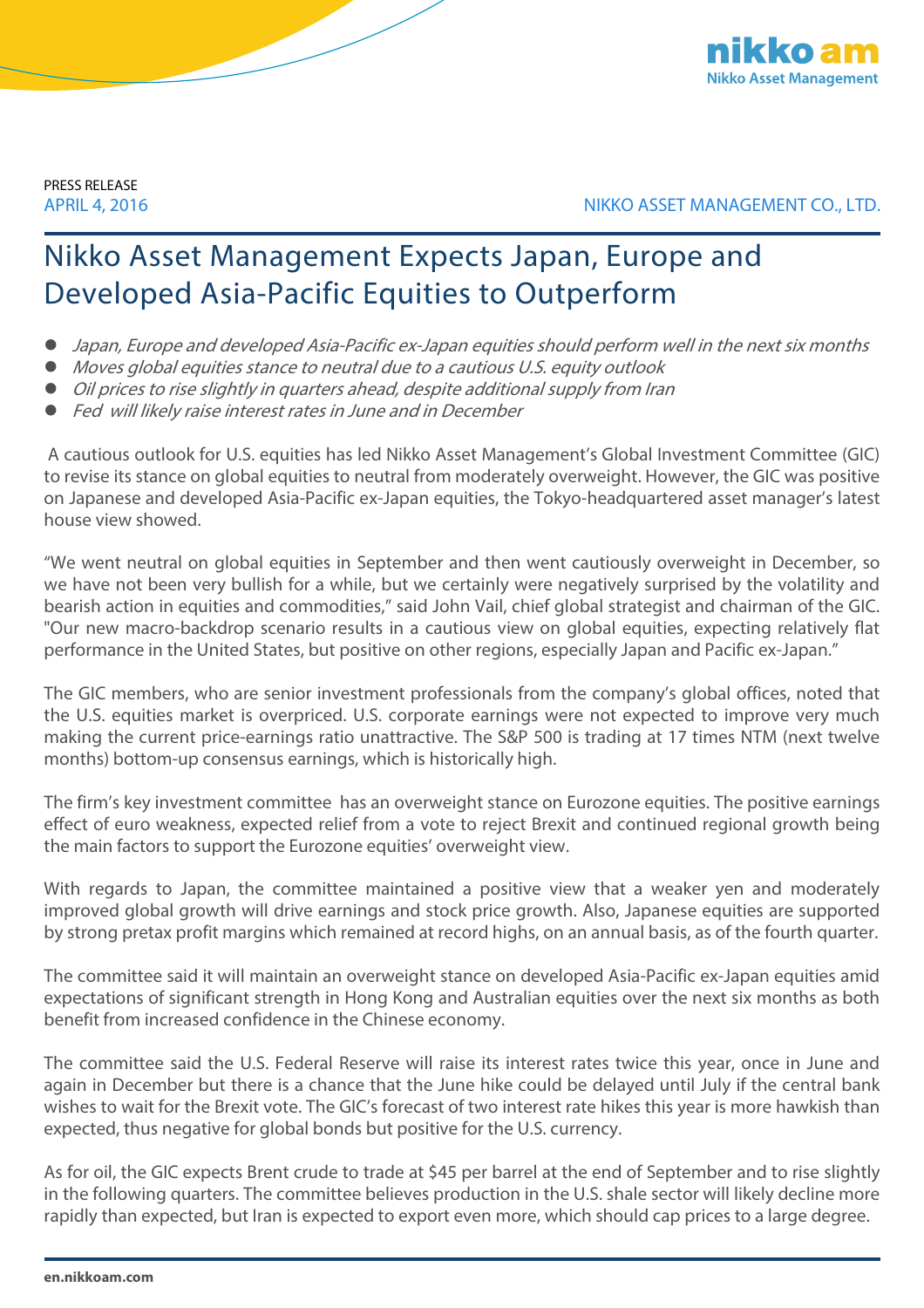Nikko Asset Management's GIC met on March 30 for its quarterly review of global economic conditions. Based on the findings of its senior investment professionals around the world, the company periodically reconsiders house views on the major global markets and asset classes.

The committee's main forecasts<sup>[1](#page-1-0)</sup> at this time are:

U.S.: Half-year GDP growth (April to September 2016) of 2.3 percent half-on-half, with the S&P 500 rising 0.2 percent in dollar terms over the next six months to September 2016.

Japan: Half-year GDP growth of 1.3 percent half-on-half, with TOPIX rising11.1 percent in yen terms over the next six months to September 2016.

Eurozone: Half-year GDP growth of 1.7 percent half-on-half, with MSCI Europe rising 8.3 percent in euro terms over the next six months to September 2016.

Nikko Asset Management's series of 2016 Q1 house views.

<http://en.nikkoam.com/articles/2016/04/g-3-and-chinese-economies-moderately-firmer-in-2016>

<http://en.nikkoam.com/articles/2016/04/fed-in-june-and-december-but-ecb-or-boj-slight-easing>

[http://en.nikkoam.com/articles/2016/04/forecasting-a-stronger-usd-and-higher-bond-yields-while-back-to-neutral-global](http://en.nikkoam.com/articles/2016/04/forecasting-a-stronger-usd-and-higher-bond-yields-while-back-to-neutral-global-equities)[equities](http://en.nikkoam.com/articles/2016/04/forecasting-a-stronger-usd-and-higher-bond-yields-while-back-to-neutral-global-equities)

<span id="page-1-0"></span><sup>1</sup> Total return from the base date of March 18, 2016